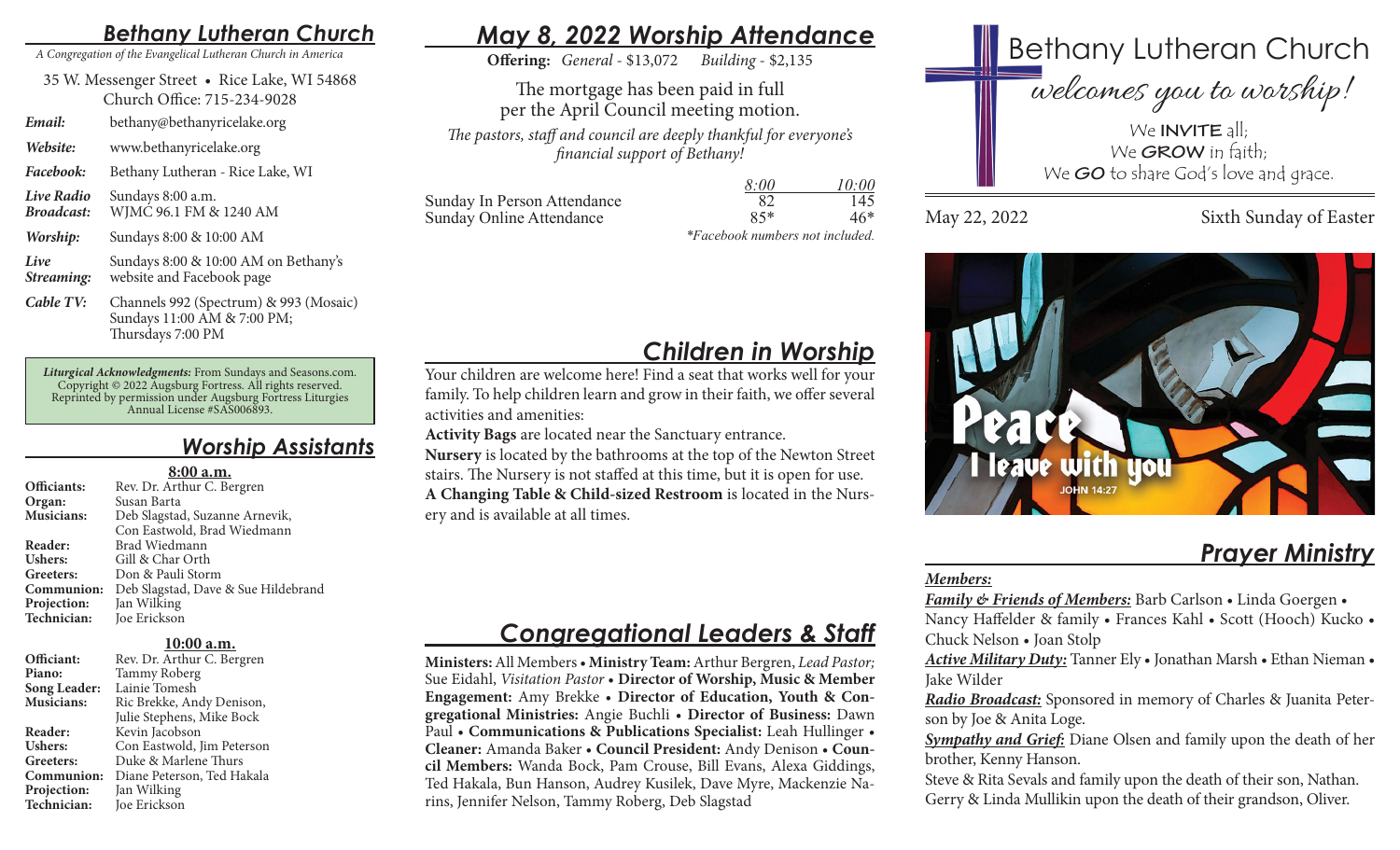## **8:00 a.m. Order of Service**

### **Gathering Welcome** *Please stand.* **Thanksgiving for Baptism Gathering Song** *"God of Grace and God of Glory"* ELW #705 **Apostolic Greeting Hymn of Praise** *"This is the Feast"* ELW Page 149-150 **Prayer of the Day** *Please be seated.* The Word **Special Music** *"Peace"* Lainie Tomesh **Psalm Psalm** 67 Pew Bible, 460 *Please stand.* **Gospel Acclamation** *"Alleluia"* ELW Page 151 **Gospel John 14:23-29** Pew Bible, 877-878 *Please be seated.* **Children's Sermon** Pastor Arthur Bergren **Sermon** Pastor Arthur Bergren *Please stand.* **Hymn of the Day** *"I Want to Walk as a Child of the Light"* ELW #708 **Apostles' Creed Prayers of the People Sharing of Peace** *Please be seated.* Meal **Offering** Text Giving: 715-303-3484 *Please stand.* **Offering Song** *"Let the Vineyards Be Fruitful*" ELW #182 **Offering Prayer Holy Communion** *Please be seated.* **Distribution** *"Lamb of God"* ELW Page 154 *"When Peace like a River"* ELW #785 **Post Communion Blessing and Prayer**

**Announcements / Temple Talk**

Sending

### *Please stand.*

**Benediction**

**Closing Hymn** *"The Church of Christ, in Every Age"* ELW #656:1-3 **Dismissal**

### **10:00 a.m. Order of ServiceGathering Welcome** *Please stand.* **Call to Worship** Gathering Song *"Gather Us In"* ELW #532 **Prayer of the Day** *Please be seated.* The Word **Special Music** *"Peace"* Lainie Tomesh **Psalm Psalm** 67 Pew Bible, 460 *Please stand.* **Gospel Acclamation** *"Lord, Let My Heart Be Good Soil"* ELW #512 **Gospel John 14:23-29** Pew Bible, 877 *Please be seated.* **Children's Song** *"This Is My Commandment"* **Children's Sermon** Pastor Arthur Bergren **Sermon** Pastor Arthur Bergren *Please stand.* **Hymn of the Day** *"Shout to the Lord"* ELW #821 **Apostles' Creed Prayers of the People Sharing of Peace** *Please be seated.* Meal **Offering** *<i>"The Peace of the Lord"* ELW #646 *Please stand.* **Offering Song** *"We Are an Offering"* ELW #692 **Offering Prayer Holy Communion** *Please be seated.* **Distribution** *"Lamb of God" "You Are My All in All" "All in the Family of God (Friends)"* **Post Communion Blessing and Prayer Announcements / Temple Talk** Sending *Please stand.* **Benediction Closing Hymn** *"Forever"*

**Dismissal**

# *The Week Ahead*

## *May 22 - 28, 2022*

| Sunday<br>22    | 8:00 AM Worship<br>9:00 AM Coffee Hour/NA<br>10:00 AM Worship<br>1:30 PM Piano Recital/GR<br>1:30 PM Dove Nursing Home<br><b>Communion Service</b> |
|-----------------|----------------------------------------------------------------------------------------------------------------------------------------------------|
| Monday<br>23    | 10:30 AM Staff Meeting/CR<br>1:00 PM Quilting/QR<br>5:00 PM Piano Recital/SA<br>6:00 PM Welcome Team/Zoom                                          |
| Tuesday<br>24   | 12:00 PM LunchBox/FH                                                                                                                               |
| Wednesday<br>25 | 6:30 PM Bethany Choir/SA<br>6:30 PM Pastoral Gathering/<br>Bun & Paulette Hanson Home<br>7:00 PM Youth Group/YR                                    |
| Thursday<br>26  | 6:30 PM Pastoral Gathering/<br>Ryan & Laura Doebereiner Home<br>7:00 PM AA/105                                                                     |
| Friday<br>27    | 6:45 AM Men of Bethany/Maxine's                                                                                                                    |
| Saturday        |                                                                                                                                                    |

*Main Level:* **CR-**Conference Room **GR-**Gathering Room **LI-**Library **NA-**Narthex **SA-**Sanctuary **NS-**Nursery **BR-**Bell Room *Lower Level:* **LL-**Luther Lecture **FH-**Fellowship Hall **QR-**Quilting Room **YR-**Youth Room *Upper Level:* **3F-**3rd Floor *Outside:* **PL-**Parking Lot **GS-**Green Space